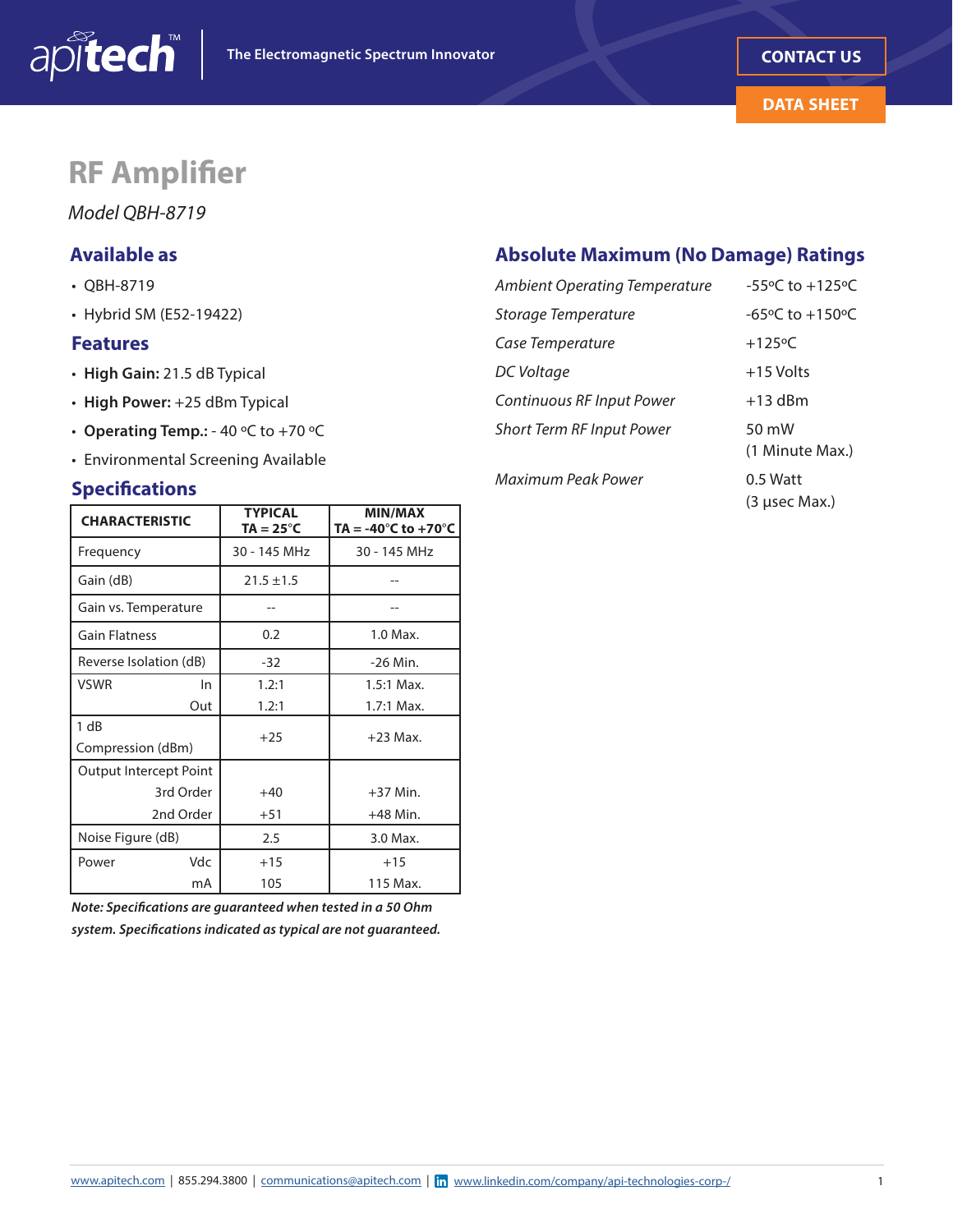

 $2.0$ 1.8 1.6 1.4 1.2  $1.0$   $-$  10

# **RF Amplifier**

*Model QBH-8719*

apitech

## **Typical Performance Data**





Input/Output VSWR +25 °C

**Output** *Input* 

| I<mark>nput</mark><br>|-





27 26 25 24 23 22  $21\frac{1}{10}$ 1 dB Comp. (dBm) 2.2 . . . . . .  $\mathbb{R}$ 10 MHz 100 10 10 MHz 100

Legend - +25 °C --- +70 °C ----- - -40 °C

#### **Linear S-Parameters Data**

| FREO. | $--$ S11 $--$ |         |      | $--$ S21-- |         | $--$ S12-- |         | $--$ S22--- |  |
|-------|---------------|---------|------|------------|---------|------------|---------|-------------|--|
| MHz   | dB            | Ang     | dB   | Ang        | dB      | Ang        | dB      | Ang         |  |
| 30    | $-21.2$       | $-37.6$ | 21.5 | 170.8      | $-36.6$ | $-31.9$    | $-21.6$ | 96.9        |  |
| 60    | $-22.2$       | $-42.2$ | 21.5 | 155.5      | $-34.6$ | 33.1       | $-25.0$ | 73.6        |  |
| 70    | $-22.1$       | $-44.8$ | 21.6 | 150.7      | $-33.9$ | 35.0       | $-25.9$ | 65.5        |  |
| 80    | $-22.0$       | $-48.0$ | 21.6 | 146.0      | $-33.4$ | 34.6       | $-26.7$ | 56.8        |  |
| 100   | $-21.5$       | $-54.7$ | 21.6 | 136.6      | $-32.1$ | 34.6       | $-28.8$ | 37.8        |  |
| 115   | $-21.0$       | $-61.6$ | 21.6 | 129.4      | $-31.3$ | 34.0       | $-30.2$ | 21.8        |  |
| 125   | $-20.5$       | $-65.6$ | 21.6 | 124.6      | $-30.8$ | 32.9       | $-30.0$ | 9.6         |  |
| 135   | $-20.2$       | $-70.5$ | 21.6 | 119.8      | $-30.3$ | 32.6       | $-29.3$ | $-4.6$      |  |
| 145   | $-19.8$       | $-76.0$ | 21.6 | 114.9      | $-29.8$ | 31.1       | $-28.7$ | $-20.4$     |  |

### **Instructions**

| <b>Grounding Instructions</b>                                                   | Care should be taken to effectively ground each unit.                                                                                                 |  |
|---------------------------------------------------------------------------------|-------------------------------------------------------------------------------------------------------------------------------------------------------|--|
| <b>Revisions</b>                                                                | APITech reserves the right to make revisions to both product and/or<br>the information contained within their data sheets without advanced<br>notice. |  |
| <b>Min./Max. Values</b>                                                         | Specifications are quaranteed when tested in a 50 $\Omega$ (ohm) system.                                                                              |  |
| Typical performance graphs and values are measured at 25°C, but not guaranteed. |                                                                                                                                                       |  |